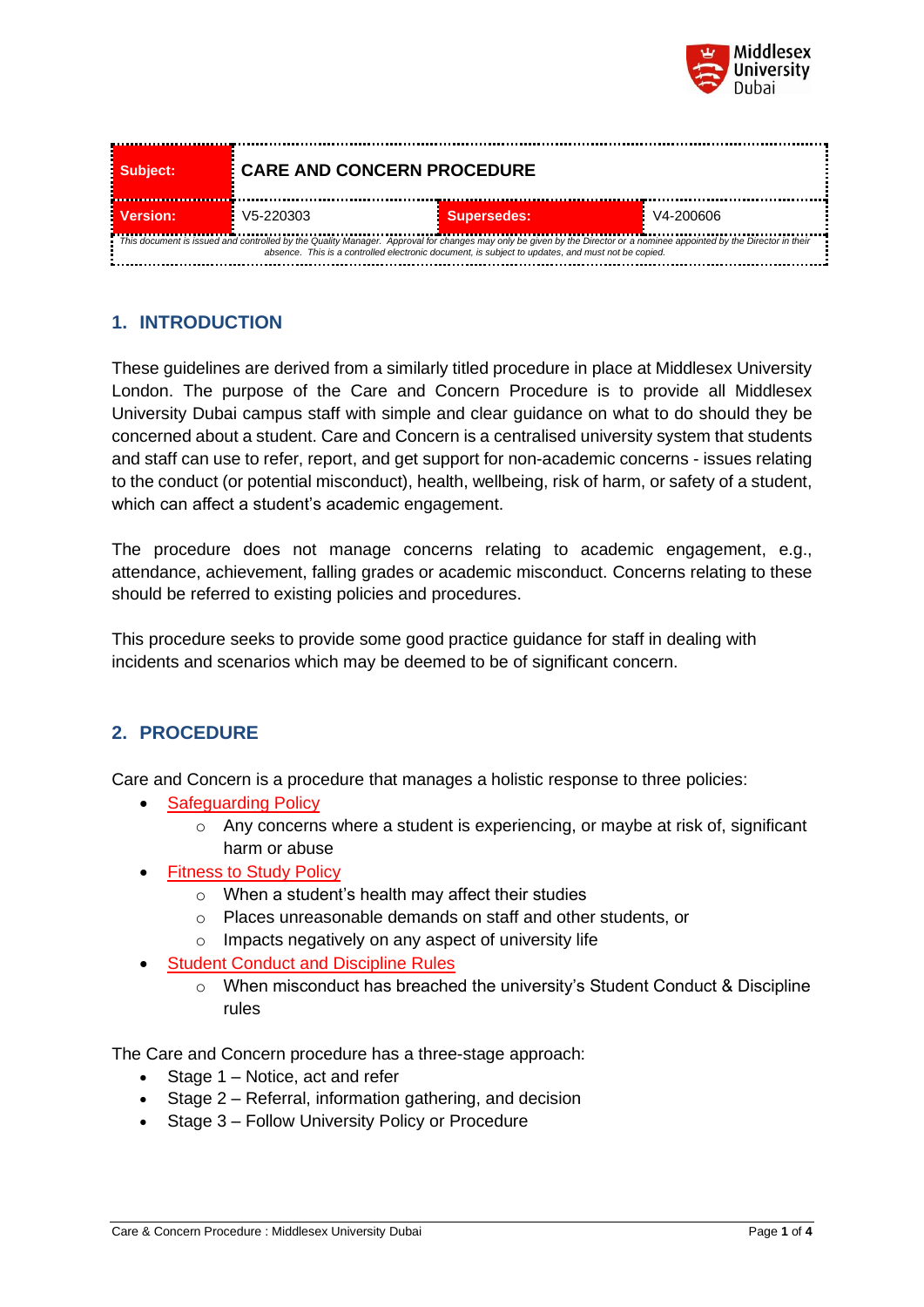

### **Stage 1 – Notice, act and refer**

All members of Middlesex University, both staff and students, are encouraged to take action if they notice or become aware of a cause for concern.

Taking action may include an appropriate and proportionate level of enquiry, such as asking, "are you okay?" and making a referral by sharing relevant information through the Care and Concern procedure. It is important to note that referrals are encouraged and that the threshold for reporting is low.

A member of staff identifies a concern due to the actions or behaviour of a student; depending upon the nature of the concern (health, wellbeing, conduct, safety, or vulnerability), a referral should be made as described in stage 2 of the procedure. If the situation is deemed an emergency, staff should contact Campus Security or First Aid Officers via the Reception: +971 (0)4 367 8100 or +971 (0)4 375 1212; or external Emergency Services by dialling 998.

#### **Stage 2 – Referral, information gathering and decision**

The first point of contact/referral for all staff members is the Quality Office, details of the primary contact person are as follows:

| <b>Named</b>        | <b>Job Title</b>             | <b>Department</b>     | <b>Telephone</b> | E-mail             |
|---------------------|------------------------------|-----------------------|------------------|--------------------|
| <b>Officer</b>      |                              |                       |                  |                    |
| Ms Sarita<br>Karnik | Senior<br>Quality<br>Officer | <b>Quality Office</b> | 04 568 7096      | s.karnik@mdx.ac.ae |

If the concern relates to **learning disability,** the staff member should contact the following for advice:

| <b>Named Officer</b> | <b>Job Title</b>  | <b>Department</b>       | <b>Telephone</b> | E-mail             |
|----------------------|-------------------|-------------------------|------------------|--------------------|
| Ms Siobhan           | Learning          | Centre for              | 04 374 8982      | s.mcniff@mdx.ac.ae |
| <b>McNiff</b>        | <b>Disability</b> | <b>Academic Success</b> |                  |                    |
|                      | Counsellor        |                         |                  |                    |

If the concern relates to **support for under 18 students,** the staff member should contact the following for advice:

| <b>Named</b>   | <b>Job Title</b> | <b>Department</b> | <b>Telephone</b> | E-mail                |
|----------------|------------------|-------------------|------------------|-----------------------|
| <b>Officer</b> |                  |                   |                  |                       |
| Ms Suzannah    | Senior           | Centre for        | 04 361 2755      | s.fernandes@mdx.ac.ae |
| Fernandes      | <b>Student</b>   | Academic          |                  |                       |
|                | Support          | <b>Success</b>    |                  |                       |
|                | Coordinator      |                   |                  |                       |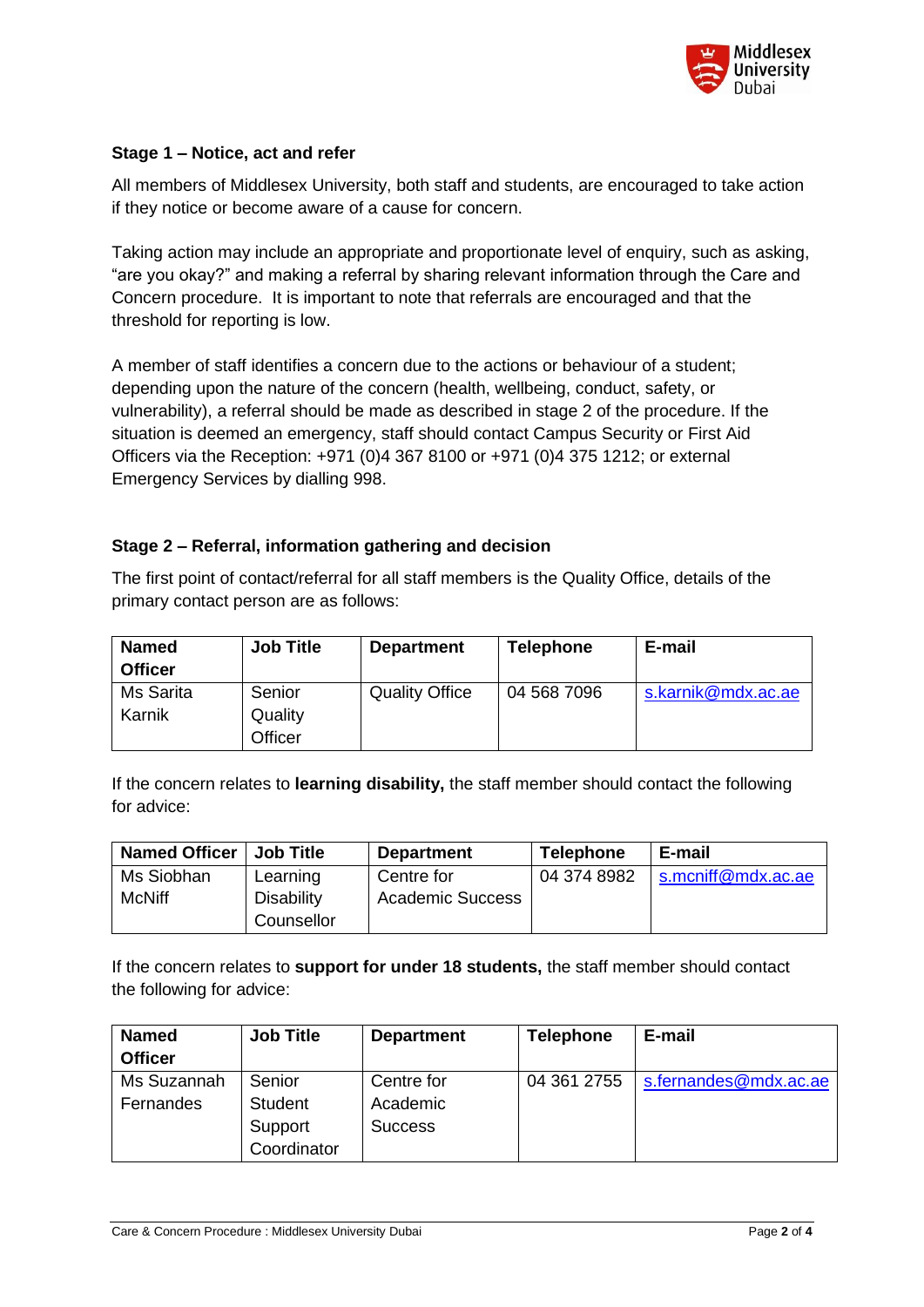

At this stage, information is collected about the concern, followed by a decision about what further action should be taken. The responsibility at this stage lies with the Care and Concern team and not with the person or people who have noticed the concern and made the referral.

Based on the information gathered, a decision is made by the Care and Concern team to either: follow the relevant University Policy or Procedure; place the student on a 'watch-list' or take no further action.

### **Stage 3 – Follow University Policy or Procedure**

This structured approach to Care and Concern ensures that all stakeholders are clear with respect to the boundaries of the Care and Concern procedure about each policy:

- Fitness to Study
- Safeguarding
- Student Conduct and Discipline Rules

The Fitness to Study policy may be followed if the concern relates to health and well-being issues. The Safeguarding Policy/Procedure may be followed if the concern refers to safeguarding. If the concern relates to non-academic misconduct, then the Student Conduct and Discipline Rules may be followed.

### **3. HATE CRIMES**

A hate crime is when someone commits a crime against another person because of that person's disability, gender identity, race, sexual orientation, religion, or any other actual or perceived difference.

It doesn't just mean physical violence. Someone using offensive language towards any person or harassing them because of who they are (or who they think they are) is also a crime. Posting abusive or offensive messages online is also considered an example of a hate crime.

All members of Middlesex University, both staff and students, are encouraged to take action if they notice or become aware of any incidents of hate crime. Students are encouraged to report it even if they are not themselves targeted. Staff or students should report if:

- they are concerned about another student who is experiencing, or is at risk of experiencing significant harm, abuse or exploitation;
- if they may have concerns about another student's mental health and are worried that they might come to harm; or
- they may have witnessed behaviours.

The UAE has promoted and enforced non-discriminatory laws and policies for peaceful coexistence and a sustainable society. The Anti-discrimination/Anti-hatred law is intended to